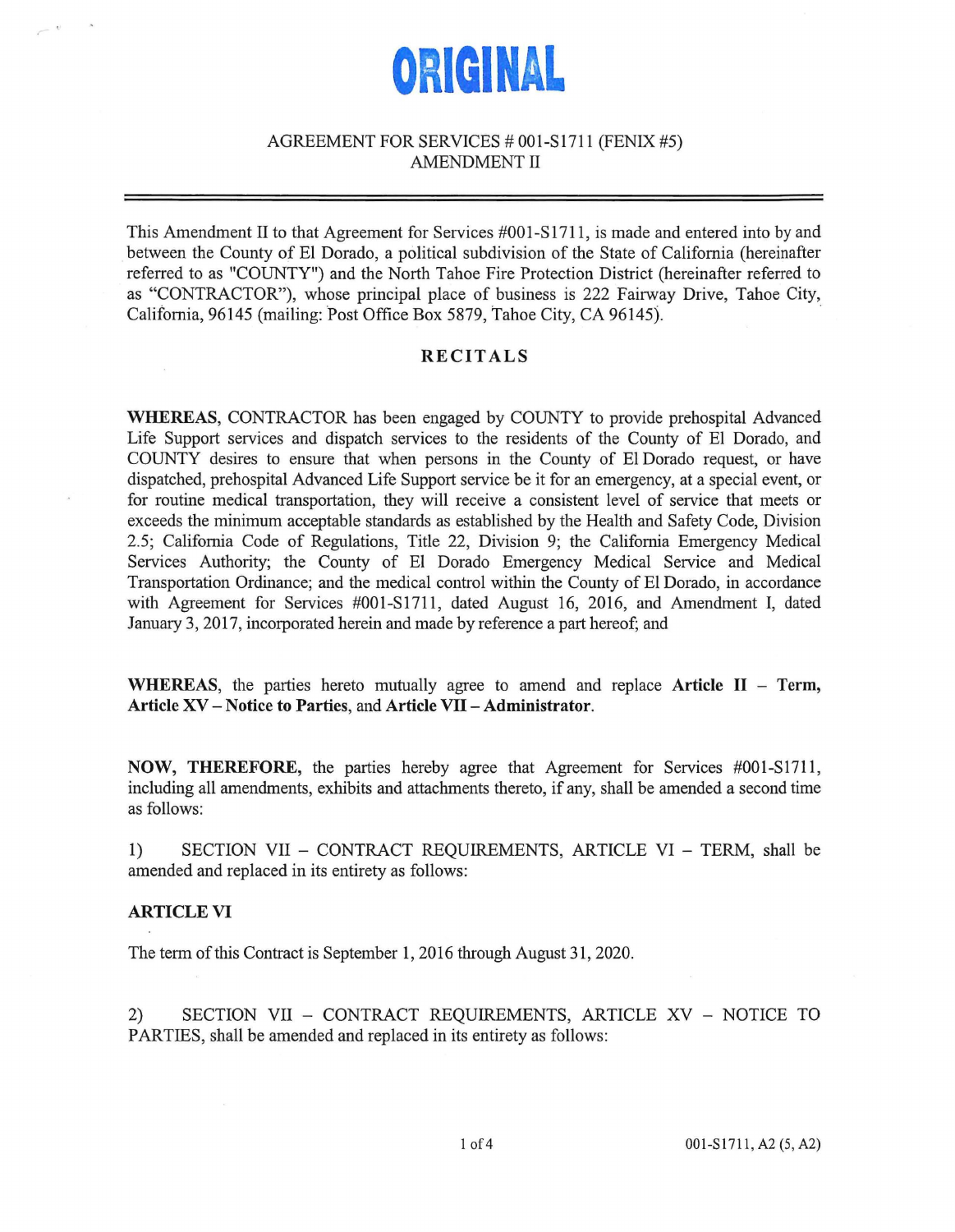### **Article XV** - **Notice to Parties**

All notices to be given by the parties hereto shall be in writing and served by depositing same in the United States Post Office, postage prepaid, Certified, Return Receipt Requested.

Notices to County shall be in duplicate and addressed as follows:

COUNTY OF EL DORADO Chief Administrative Office 330 Fair Lane Placerville, CA 95667 ATTN: Sue Hennike, Deputy Chief Administrative Officer

or to such other location as the County directs.

Notices to Contractor shall be addressed as follows:

NORTH TAHOE FIRE PROTECTION DISTRICT Post Office Box 5879 Tahoe City, CA 96145 ATTN: Michael Schwartz, Chief

or to such other location as Contractor directs.

3) SECTION X - ADDITIONAL STIPULATIONS, ARTICLE VII - ADMINISTRATOR, shall be amended and replaced in its entirety as follows:

## **Article VII** - **Administrator**

The County Officer or employee with responsibility for administering this Contract is Michelle Patterson, MPH, Manager, Emergency Medical Services and Emergency Preparedness & Response, or successor. The Contractor Officer or employee with responsibility for administering this Contract is Michael Schwartz, Chief, North Tahoe Fire Protection District, or successor.

 $\mu$  $\frac{1}{2}$  $\frac{1}{2}$  $\frac{1}{2}$  $\sqrt{2}$  $\sqrt{2}$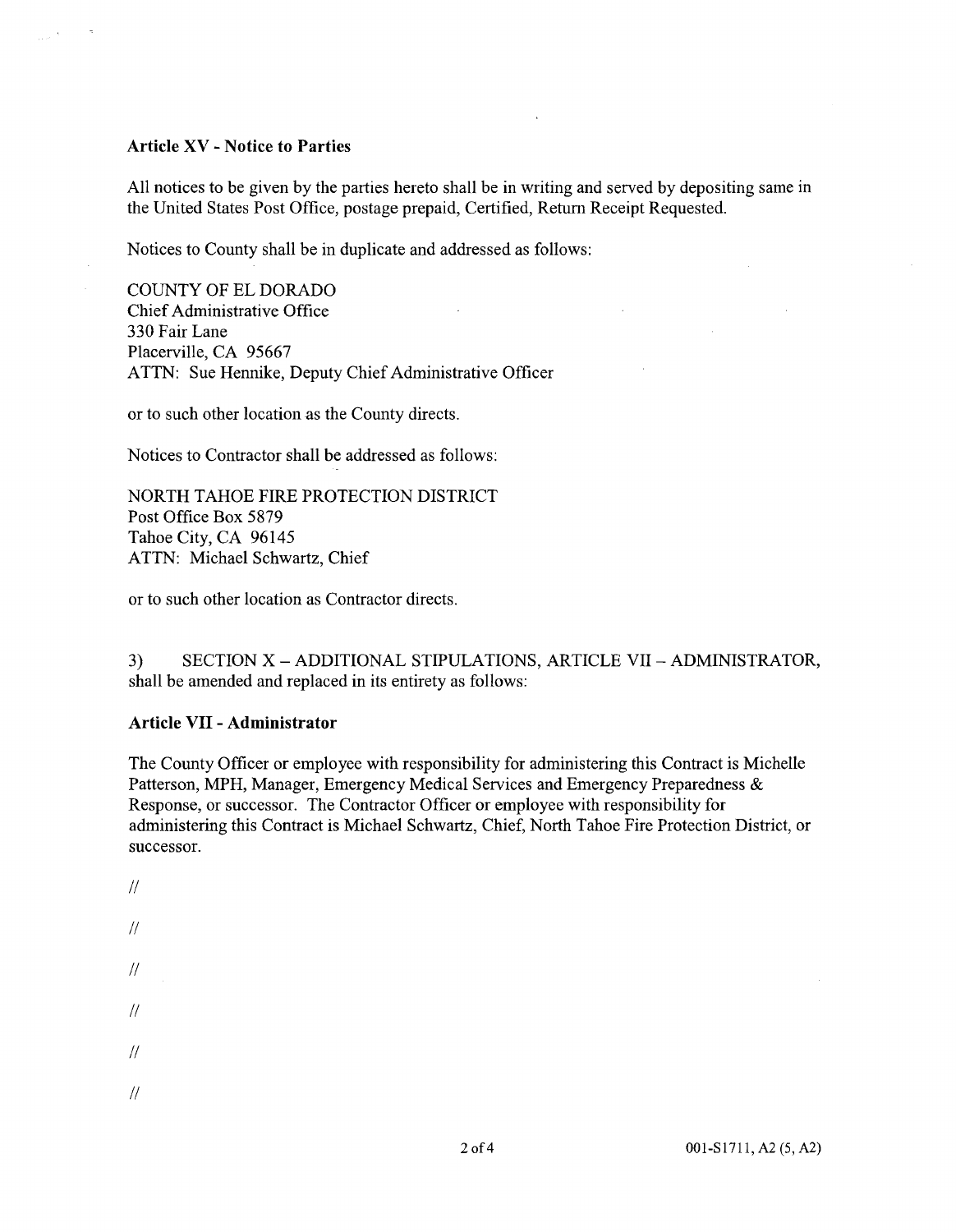Except as herein amended, all other parts and sections of the Agreement for Services #001-S1711 (also known as Agreement for Services #5) shall remain unchanged and in full force and effect.

# **Requesting Contract Administrator Concurrence:**

By: Michelle Patterson, MPH, Manager

 $\frac{2}{2}$ /19 Dated:

Emergency Medical Services and Preparedness & Response

**Requesting Department Head Concurrence:** 

 $\mathsf{By:}\n \begin{picture}(150,17) \put(0,0){\vector(1,0){150}} \put(15,0){\vector(1,0){150}} \put(15,0){\vector(1,0){150}} \put(15,0){\vector(1,0){150}} \put(15,0){\vector(1,0){150}} \put(15,0){\vector(1,0){150}} \put(15,0){\vector(1,0){150}} \put(15,0){\vector(1,0){150}} \put(15,0){\vector(1,0){150}} \put(15,0){\vector(1,0){150}} \put(15,0){\vector($ 

Chief Administrative Officer

 $\frac{1}{2}$ 

 $\frac{1}{2}$ 

 $\ensuremath{\mathnormal{II}}$ 

 $\frac{1}{2}$ 

 $\frac{1}{2}$ 

 $\frac{1}{2}$ 

 $\frac{1}{2}$ 

 $\frac{1}{2}$ 

 $\frac{1}{2}$ 

 $\ensuremath{\mathnormal{II}}$ 

 $\frac{1}{2}$ 

 $\frac{1}{2}$ 

 $\frac{1}{2}$ 

 $\mathcal{U}$ 

Dated: 8/5/2019